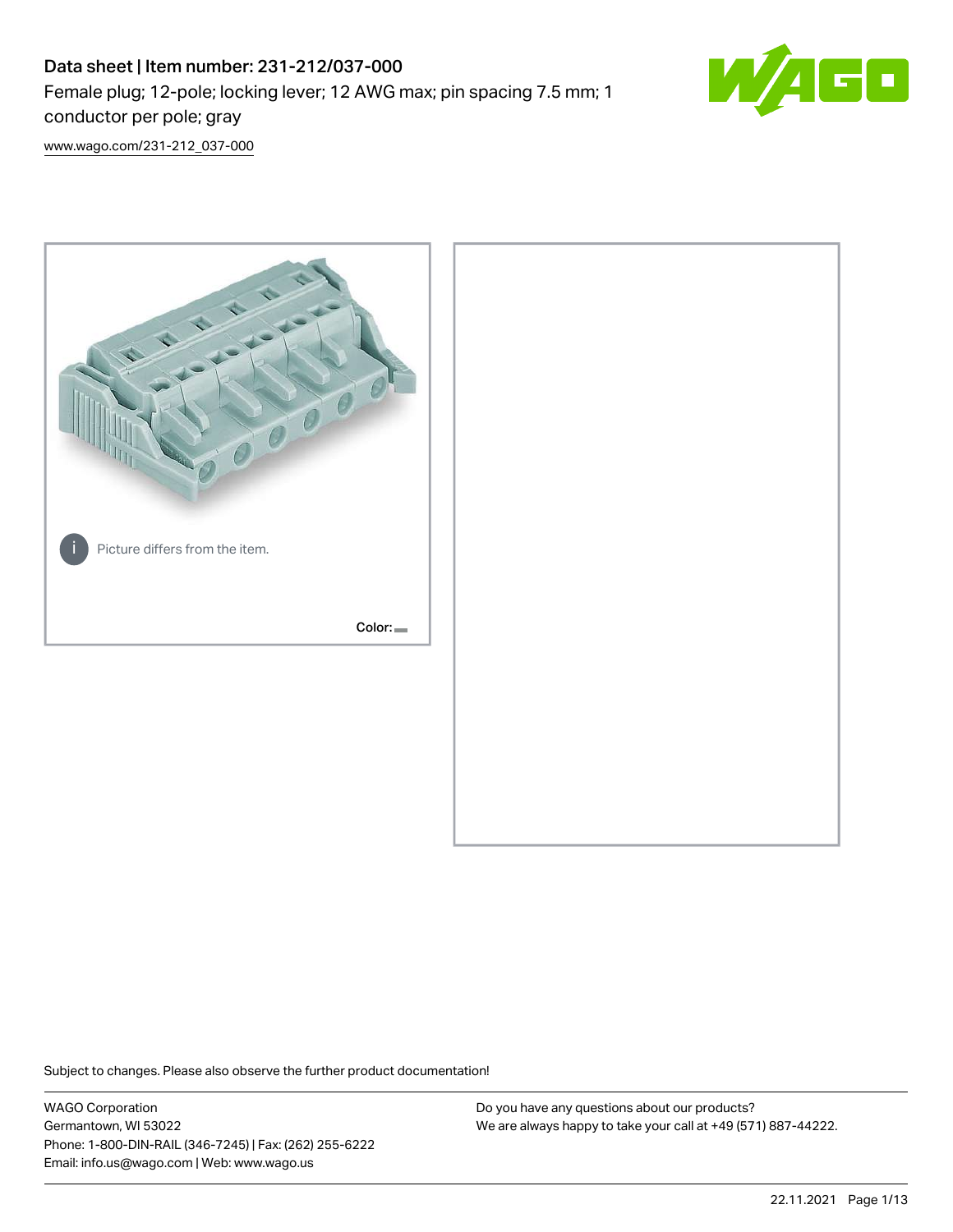



## Item description

- $\blacksquare$ Universal connection for all conductor types
- $\blacksquare$ Easy cable pre-assembly and on-unit wiring via vertical and horizontal CAGE CLAMP<sup>®</sup> actuation
- $\blacksquare$ Integrated test ports
- $\blacksquare$ With coding fingers

## Data Notes

| Safety information 1 | The <i>MCS – MULTI CONNECTION SYSTEM</i> includes connectors<br>without breaking capacity in accordance with DIN EN 61984. When<br>used as intended, these connectors must not be connected<br>/disconnected when live or under load. The circuit design should<br>ensure header pins, which can be touched, are not live when<br>unmated. |
|----------------------|--------------------------------------------------------------------------------------------------------------------------------------------------------------------------------------------------------------------------------------------------------------------------------------------------------------------------------------------|
| Variants:            | Gold-plated or partially gold-plated contact surfaces<br>Other versions (or variants) can be requested from WAGO Sales or<br>configured at https://configurator.wago.com/                                                                                                                                                                  |

# Electrical data

.<br>Subject to changes. Please also observe the further product documentation!

| <b>WAGO Corporation</b>                                | Do you have any questions about our products?                 |
|--------------------------------------------------------|---------------------------------------------------------------|
| Germantown, WI 53022                                   | We are always happy to take your call at +49 (571) 887-44222. |
| Phone: 1-800-DIN-RAIL (346-7245)   Fax: (262) 255-6222 |                                                               |
| Email: info.us@wago.com   Web: www.wago.us             |                                                               |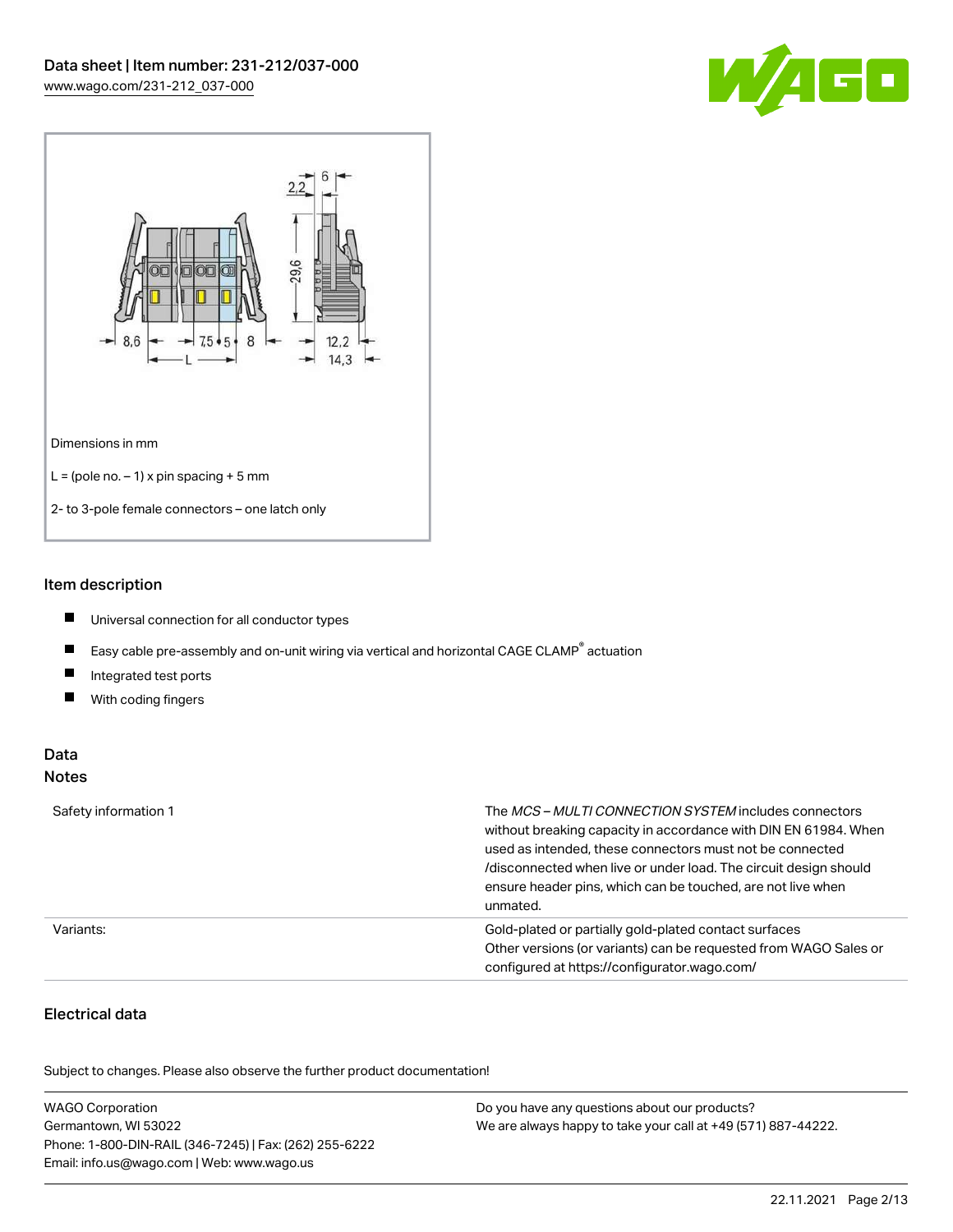

## IEC Approvals

| Ratings per                 | IEC/EN 60664-1                                            |
|-----------------------------|-----------------------------------------------------------|
| Rated voltage (III / 3)     | 500 V                                                     |
| Rated surge voltage (III/3) | 6 <sub>kV</sub>                                           |
| Rated voltage (III/2)       | 630 V                                                     |
| Rated surge voltage (III/2) | 6 <sub>kV</sub>                                           |
| Nominal voltage (II/2)      | 1000 V                                                    |
| Rated surge voltage (II/2)  | 6 <sub>kV</sub>                                           |
| Rated current               | 16A                                                       |
| Legend (ratings)            | (III / 2) ≙ Overvoltage category III / Pollution degree 2 |

## UL Approvals

| Approvals per                  | UL 1059 |
|--------------------------------|---------|
| Rated voltage UL (Use Group B) | 300 V   |
| Rated current UL (Use Group B) | 15 A    |
| Rated voltage UL (Use Group D) | 300 V   |
| Rated current UL (Use Group D) | 10 A    |

## Ratings per UL

| Rated voltage UL 1977 | 600 V |
|-----------------------|-------|
| Rated current UL 1977 |       |

## CSA Approvals

| Approvals per                   | CSA   |
|---------------------------------|-------|
| Rated voltage CSA (Use Group B) | 300 V |
| Rated current CSA (Use Group B) | 15 A  |
| Rated voltage CSA (Use Group D) | 300 V |
| Rated current CSA (Use Group D) | 10 A  |

#### Connection data

| Total number of connection points |  |
|-----------------------------------|--|
| Total number of potentials        |  |
| Number of connection types        |  |
| Number of levels                  |  |

Subject to changes. Please also observe the further product documentation!

WAGO Corporation Germantown, WI 53022 Phone: 1-800-DIN-RAIL (346-7245) | Fax: (262) 255-6222 Email: info.us@wago.com | Web: www.wago.us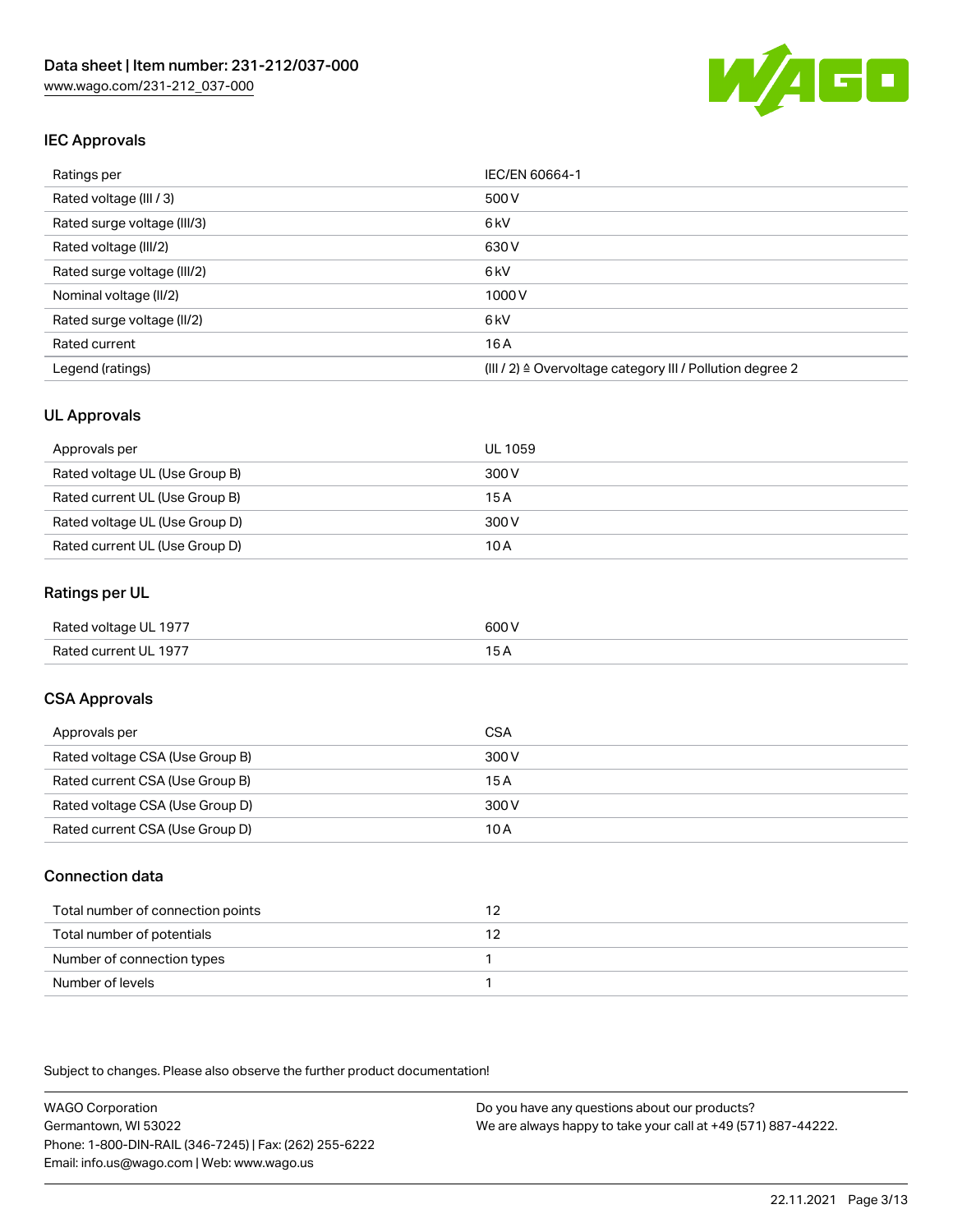

## Connection 1

| Connection technology                             | CAGE CLAMP®                             |
|---------------------------------------------------|-----------------------------------------|
| <b>Actuation type</b>                             | Operating tool                          |
| Solid conductor                                   | $0.08$ 2.5 mm <sup>2</sup> / 28  12 AWG |
| Fine-stranded conductor                           | $0.08$ 2.5 mm <sup>2</sup> / 28  12 AWG |
| Fine-stranded conductor; with insulated ferrule   | $0.251.5$ mm <sup>2</sup>               |
| Fine-stranded conductor; with uninsulated ferrule | $0.252.5$ mm <sup>2</sup>               |
| Strip length                                      | 89 mm / 0.31  0.35 inch                 |
| Number of poles                                   | 12                                      |
| Conductor entry direction to mating direction     | 0°                                      |

## Physical data

| Pin spacing | 7.5 mm / 0.295 inch   |
|-------------|-----------------------|
| Width       | 104.1 mm / 4.098 inch |
| Height      | 14.3 mm / 0.563 inch  |
| Depth       | 29.6 mm / 1.165 inch  |

# Plug-in connection

| Contact type (pluggable connector) | Female connector/socket |
|------------------------------------|-------------------------|
| Connector (connection type)        | for conductor           |
| Mismating protection               | No                      |
| Locking of plug-in connection      | locking lever           |

# Material data

| Color                       | gray                              |
|-----------------------------|-----------------------------------|
| Material group              |                                   |
| Insulation material         | Polyamide (PA66)                  |
| Flammability class per UL94 | V <sub>0</sub>                    |
| Clamping spring material    | Chrome nickel spring steel (CrNi) |
| Contact material            | Copper alloy                      |
| Contact plating             | tin-plated                        |
| Fire load                   | 0.456 MJ                          |
| Weight                      | 26.4g                             |

Subject to changes. Please also observe the further product documentation!

| <b>WAGO Corporation</b>                                | Do you have any questions about our products?                 |
|--------------------------------------------------------|---------------------------------------------------------------|
| Germantown, WI 53022                                   | We are always happy to take your call at +49 (571) 887-44222. |
| Phone: 1-800-DIN-RAIL (346-7245)   Fax: (262) 255-6222 |                                                               |
| Email: info.us@wago.com   Web: www.wago.us             |                                                               |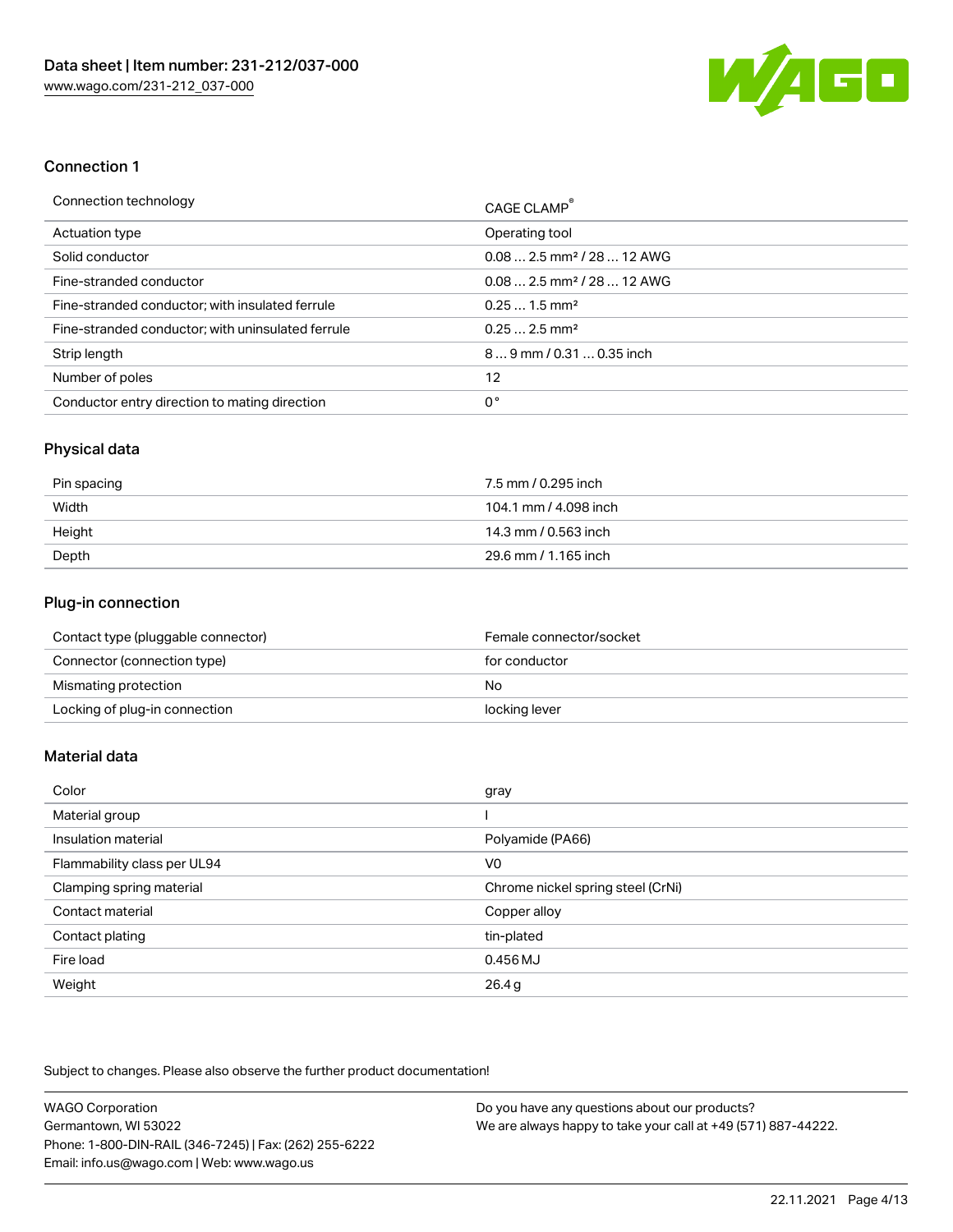

## Environmental requirements

| Limit temperature range | +85 °C<br>-60 |  |
|-------------------------|---------------|--|
|                         |               |  |

#### Commercial data

| Product Group         | 3 (Multi Conn. System) |
|-----------------------|------------------------|
| PU (SPU)              | 10 Stück               |
| Packaging type        | box                    |
| Country of origin     | DE                     |
| <b>GTIN</b>           | 4044918367509          |
| Customs tariff number | 8536694040             |

#### Approvals / Certificates

#### Country specific Approvals

| Logo | Approval                                            | <b>Additional Approval Text</b> | Certificate<br>name |
|------|-----------------------------------------------------|---------------------------------|---------------------|
|      | <b>CB</b><br>DEKRA Certification B.V.               | IEC 61984                       | NL-39756            |
|      | <b>CSA</b><br><b>DEKRA Certification B.V.</b>       | C <sub>22.2</sub>               | 1466354             |
| EMA  | <b>KEMA/KEUR</b><br><b>DEKRA Certification B.V.</b> | EN 61984                        | 2190761.01          |

#### Ship Approvals

| Logo          | Approval                                                | <b>Additional Approval Text</b> | Certificate<br>name                |
|---------------|---------------------------------------------------------|---------------------------------|------------------------------------|
| ABS           | <b>ABS</b><br>American Bureau of Shipping               | $\overline{\phantom{a}}$        | $19 -$<br>HG1869876-<br><b>PDA</b> |
| <b>BUNEAU</b> | <b>BV</b><br>Bureau Veritas S.A.                        | <b>IEC 60998</b>                | 11915/D0<br><b>BV</b>              |
|               | <b>DNV GL</b><br>Det Norske Veritas, Germanischer Lloyd | $\overline{\phantom{0}}$        | TAE000016Z                         |

Subject to changes. Please also observe the further product documentation!

| WAGO Corporation                                       | Do you have any questions about our products?                 |
|--------------------------------------------------------|---------------------------------------------------------------|
| Germantown, WI 53022                                   | We are always happy to take your call at +49 (571) 887-44222. |
| Phone: 1-800-DIN-RAIL (346-7245)   Fax: (262) 255-6222 |                                                               |
| Email: info.us@wago.com   Web: www.wago.us             |                                                               |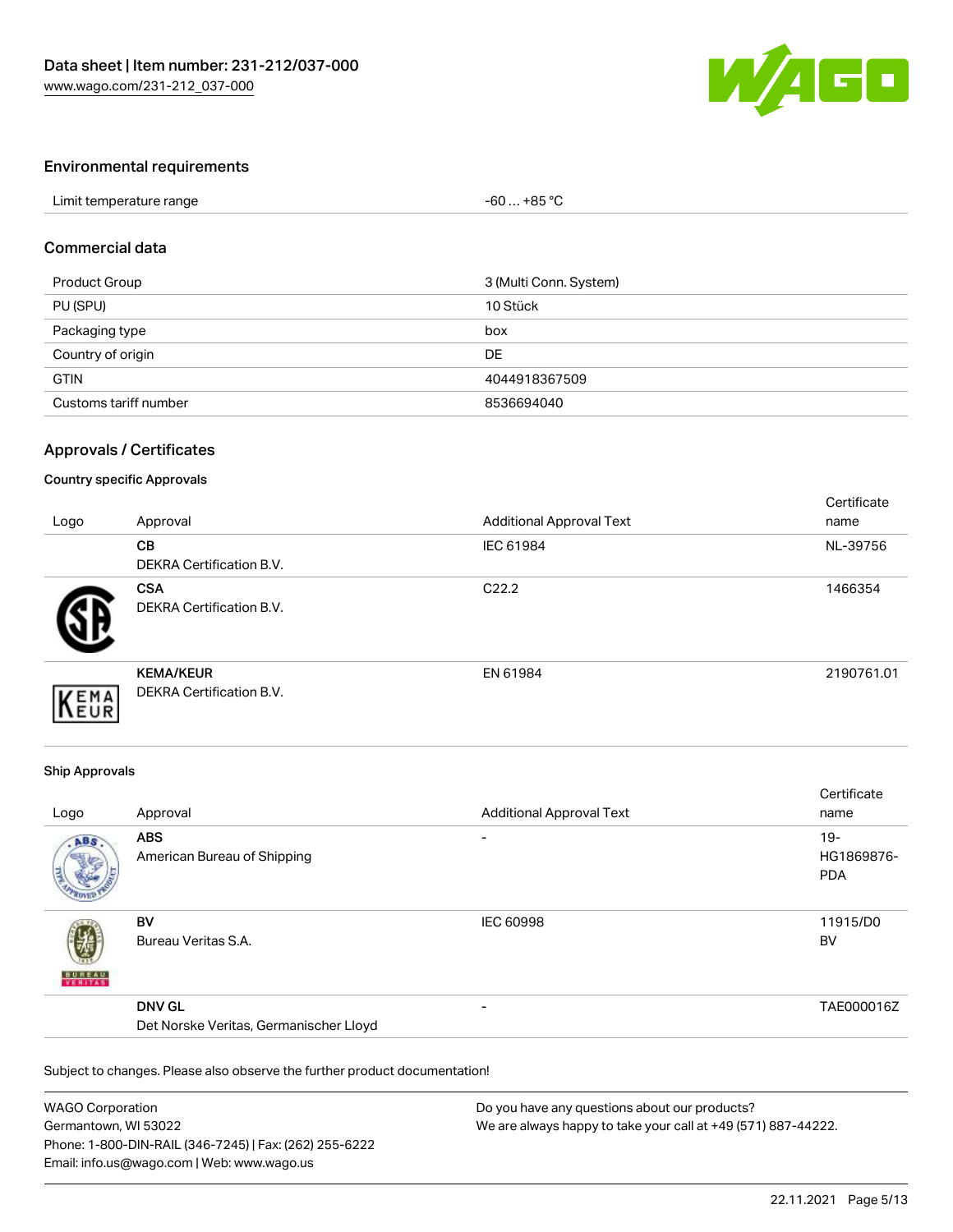

#### UL-Approvals

| Logo                       | Approval                                    | <b>Additional Approval Text</b> | Certificate<br>name |
|----------------------------|---------------------------------------------|---------------------------------|---------------------|
| $\boldsymbol{\theta}$      | <b>UR</b><br>Underwriters Laboratories Inc. | <b>UL 1059</b>                  | E45172              |
| $\boldsymbol{\mathcal{A}}$ | <b>UR</b><br>Underwriters Laboratories Inc. | <b>UL 1977</b>                  | E45171              |

#### Counterpart



| Item no.731-612<br>1-conductor male connector; CAGE CLAMP <sup>®</sup> ; 2.5 mm <sup>2</sup> ; Pin spacing 7.5 mm; 12-pole; 2,50 mm <sup>2</sup> ;<br>gray | www.wago.com/731-612             |
|------------------------------------------------------------------------------------------------------------------------------------------------------------|----------------------------------|
| Item no.231-242/001-000<br>Male header; 12-pole; THT; 1.0 x 1.0 mm solder pin; straight; pin spacing 7.5 mm; gray                                          | www.wago.com/231-242/001-<br>000 |
| Item no.231-842/001-000<br>THT male header; 1.0 x 1.0 mm solder pin; angled; Pin spacing 7.5 mm; 12-pole; gray                                             | www.wago.com/231-842/001-<br>000 |

#### Optional accessories

| Operating tool |                                                                                                                  |                      |
|----------------|------------------------------------------------------------------------------------------------------------------|----------------------|
|                | Item no.: 209-130<br>Operating tool; suitable for 264, 280 and 281 Series; 1-way; of insulating material; white  | www.wago.com/209-130 |
|                | Item no.: 210-657<br>Operating tool; Blade: 3.5 x 0.5 mm; with a partially insulated shaft; short; multicoloured | www.wago.com/210-657 |
|                | Item no.: 210-720<br>Operating tool; Blade: 3.5 x 0.5 mm; with a partially insulated shaft; multicoloured        | www.wago.com/210-720 |
|                | Item no.: 231-131<br>Operating tool; made of insulating material; 1-way; loose; white                            | www.wago.com/231-131 |

Subject to changes. Please also observe the further product documentation!

WAGO Corporation Germantown, WI 53022 Phone: 1-800-DIN-RAIL (346-7245) | Fax: (262) 255-6222 Email: info.us@wago.com | Web: www.wago.us Do you have any questions about our products? We are always happy to take your call at +49 (571) 887-44222.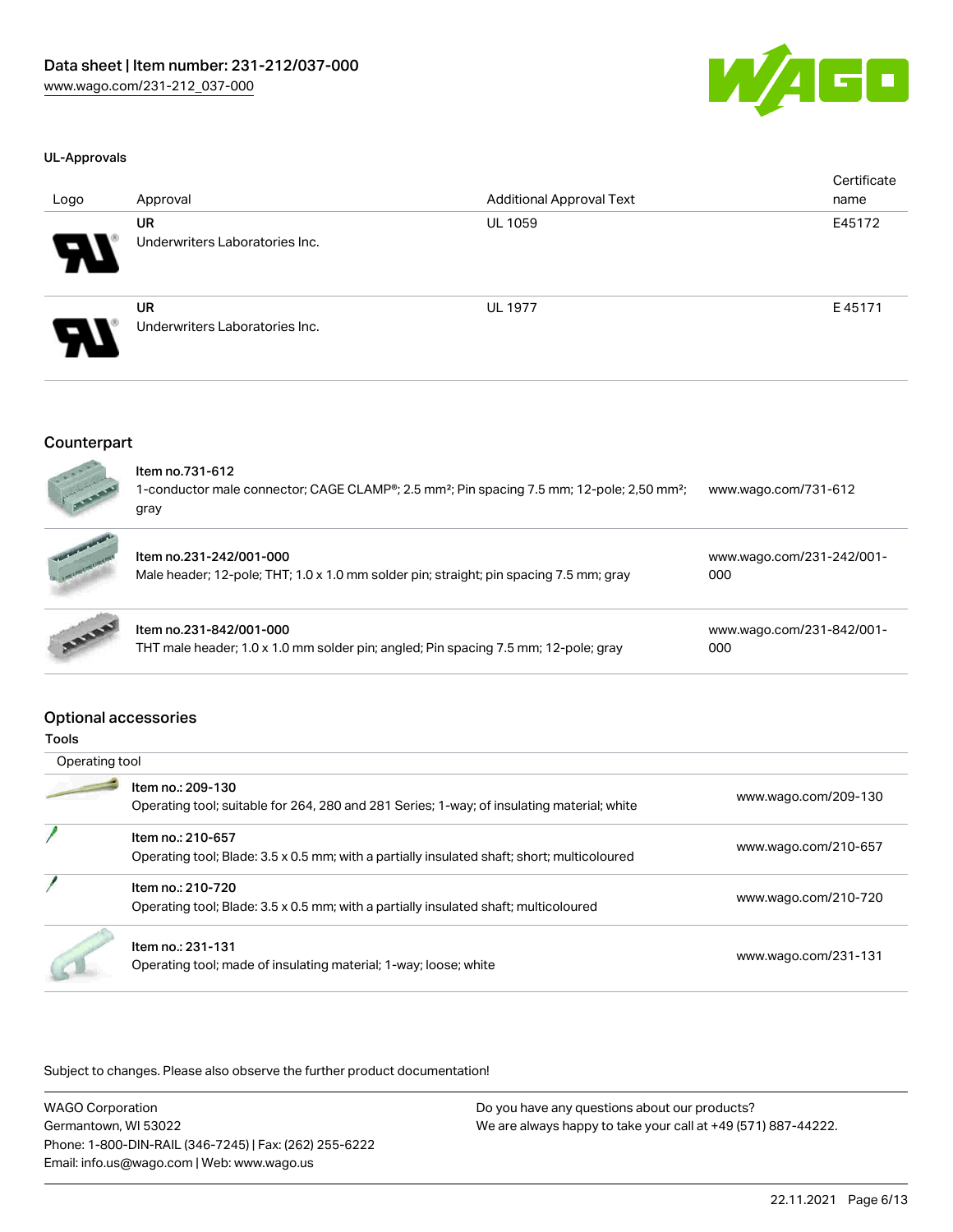# Data sheet | Item number: 231-212/037-000

[www.wago.com/231-212\\_037-000](http://www.wago.com/231-212_037-000)



| ltem no.: 231-291                                              |
|----------------------------------------------------------------|
| Operating tool; made of insulating material; 1-way; loose; red |



[www.wago.com/231-291](http://www.wago.com/231-291)

|                     | Item no.: 280-432<br>Operating tool; made of insulating material; 2-way; white                                                                                                                 | www.wago.com/280-432             |
|---------------------|------------------------------------------------------------------------------------------------------------------------------------------------------------------------------------------------|----------------------------------|
|                     | Item no.: 280-434<br>Operating tool; made of insulating material; 4-way                                                                                                                        | www.wago.com/280-434             |
|                     | Item no.: 280-437<br>Operating tool; made of insulating material; 7-way                                                                                                                        | www.wago.com/280-437             |
|                     | Item no.: 280-440<br>Operating tool; made of insulating material; 10-way                                                                                                                       | www.wago.com/280-440             |
|                     | Item no.: 280-435<br>Operating tool; made of insulating material; 5-way; gray                                                                                                                  | www.wago.com/280-435             |
|                     | Item no.: 280-436<br>Operating tool; made of insulating material; 6-way                                                                                                                        | www.wago.com/280-436             |
|                     | Item no.: 280-438<br>Operating tool; made of insulating material; 8-way                                                                                                                        | www.wago.com/280-438             |
|                     | Item no.: 280-433<br>Operating tool; made of insulating material; 3-way                                                                                                                        | www.wago.com/280-433             |
| Marking accessories |                                                                                                                                                                                                |                                  |
| Marking strip       |                                                                                                                                                                                                |                                  |
|                     | Item no.: 210-331/750-202<br>Marking strips; as a DIN A4 sheet; MARKED; 1-16 (100x); Height of marker strip: 2.3 mm/0.091 in; Strip<br>length 182 mm; Horizontal marking; Self-adhesive; white | www.wago.com/210-331<br>/750-202 |
|                     | Item no.: 210-332/750-020<br>Marking strips; as a DIN A4 sheet; MARKED; 1-20 (80x); Height of marker strip: 3 mm; Strip length 182<br>mm; Horizontal marking; Self-adhesive; white             | www.wago.com/210-332<br>/750-020 |
| Insulations stops   |                                                                                                                                                                                                |                                  |
| Insulation stop     |                                                                                                                                                                                                |                                  |
| Lecce               | Item no.: 231-673<br>Insulation stop; 0.08-0.2 mm <sup>2</sup> / 0.2 mm <sup>2</sup> "s"; white                                                                                                | www.wago.com/231-673             |
|                     | Item no.: 231-674<br>Insulation stop; 0.25 - 0.5 mm <sup>2</sup> ; light gray                                                                                                                  | www.wago.com/231-674             |
|                     |                                                                                                                                                                                                |                                  |

Subject to changes. Please also observe the further product documentation!

WAGO Corporation Germantown, WI 53022 Phone: 1-800-DIN-RAIL (346-7245) | Fax: (262) 255-6222 Email: info.us@wago.com | Web: www.wago.us Do you have any questions about our products? We are always happy to take your call at +49 (571) 887-44222.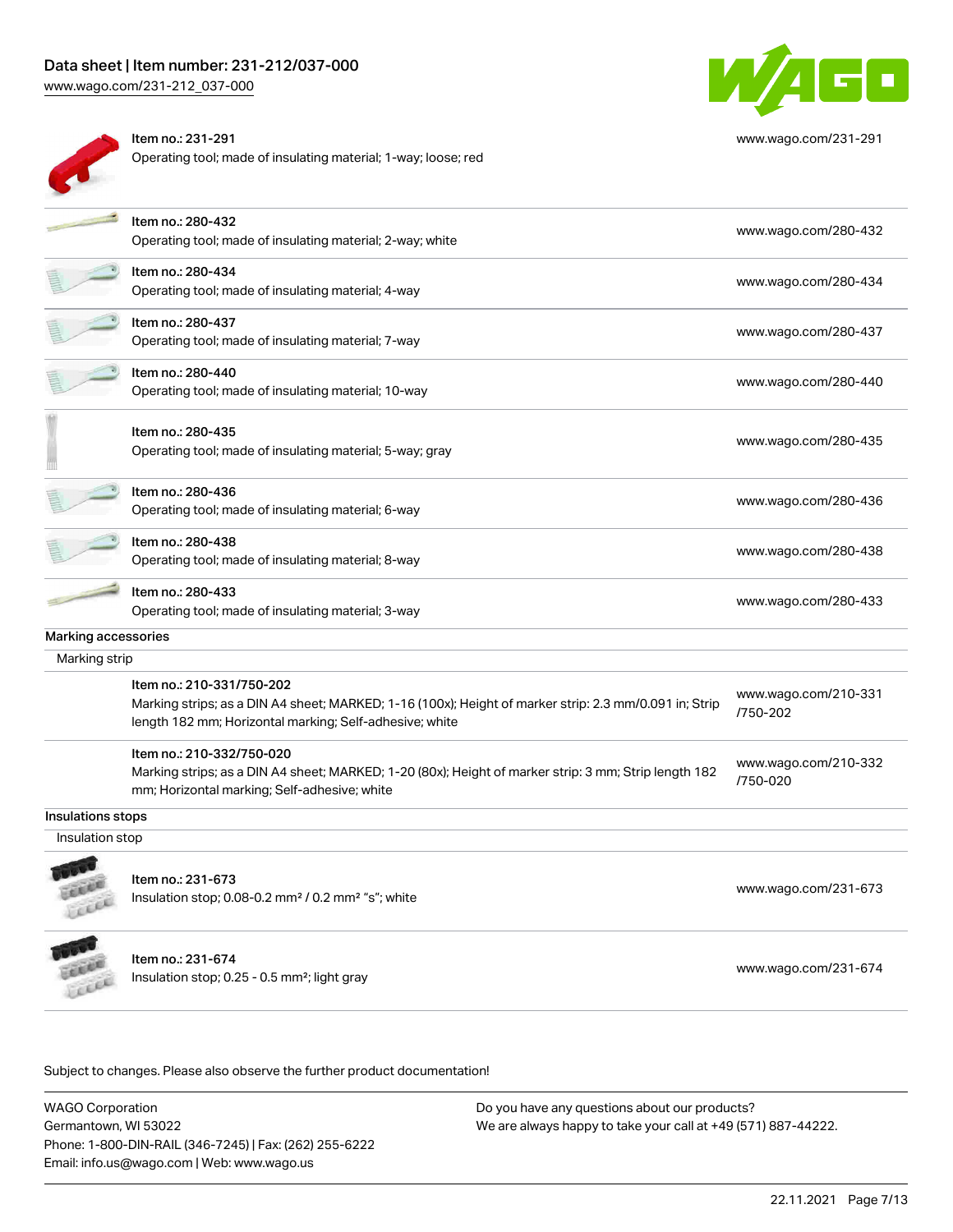[www.wago.com/231-212\\_037-000](http://www.wago.com/231-212_037-000)



Item no.: 231-675

Email: info.us@wago.com | Web: www.wago.us

Insulation stop; 0.75 - 1 mm²; dark gray



[www.wago.com/231-675](http://www.wago.com/231-675)

| Cover                                           |                                                                                                                                                                                                                     |                                                                                                                |                      |
|-------------------------------------------------|---------------------------------------------------------------------------------------------------------------------------------------------------------------------------------------------------------------------|----------------------------------------------------------------------------------------------------------------|----------------------|
| Cover                                           |                                                                                                                                                                                                                     |                                                                                                                |                      |
|                                                 | Item no.: 231-668<br>Lockout caps; for covering unused clamping units; gray                                                                                                                                         |                                                                                                                | www.wago.com/231-668 |
| <b>Ferrules</b>                                 |                                                                                                                                                                                                                     |                                                                                                                |                      |
| Ferrule                                         |                                                                                                                                                                                                                     |                                                                                                                |                      |
|                                                 | Item no.: 216-101                                                                                                                                                                                                   |                                                                                                                |                      |
|                                                 | Ferrule; Sleeve for 0.5 mm <sup>2</sup> / AWG 22; uninsulated; electro-tin plated; silver-colored                                                                                                                   |                                                                                                                | www.wago.com/216-101 |
|                                                 | Item no.: 216-104<br>Ferrule; Sleeve for 1.5 mm <sup>2</sup> / AWG 16; uninsulated; electro-tin plated; silver-colored                                                                                              |                                                                                                                | www.wago.com/216-104 |
|                                                 | Item no.: 216-106<br>Ferrule; Sleeve for 2.5 mm <sup>2</sup> / AWG 14; uninsulated; electro-tin plated; silver-colored                                                                                              |                                                                                                                | www.wago.com/216-106 |
|                                                 | Item no.: 216-102<br>Ferrule; Sleeve for 0.75 mm <sup>2</sup> / AWG 20; uninsulated; electro-tin plated; silver-colored                                                                                             |                                                                                                                | www.wago.com/216-102 |
|                                                 | Item no.: 216-103<br>Ferrule; Sleeve for 1 mm <sup>2</sup> / AWG 18; uninsulated; electro-tin plated                                                                                                                |                                                                                                                | www.wago.com/216-103 |
| î.                                              | Item no.: 216-123<br>Ferrule; Sleeve for 1 mm <sup>2</sup> / AWG 18; uninsulated; electro-tin plated; silver-colored                                                                                                |                                                                                                                | www.wago.com/216-123 |
| ī.                                              | Item no.: 216-122<br>Ferrule; Sleeve for 0.75 mm <sup>2</sup> / AWG 20; uninsulated; electro-tin plated; silver-colored                                                                                             |                                                                                                                | www.wago.com/216-122 |
|                                                 | Item no.: 216-124<br>Ferrule; Sleeve for 1.5 mm <sup>2</sup> / AWG 16; uninsulated; electro-tin plated                                                                                                              |                                                                                                                | www.wago.com/216-124 |
|                                                 | Item no.: 216-142<br>Ferrule; Sleeve for 0.75 mm <sup>2</sup> / 18 AWG; uninsulated; electro-tin plated; electrolytic copper; gastight<br>crimped; acc. to DIN 46228, Part 1/08.92                                  |                                                                                                                | www.wago.com/216-142 |
|                                                 | Item no.: 216-132<br>Ferrule; Sleeve for 0.34 mm <sup>2</sup> / AWG 24; uninsulated; electro-tin plated                                                                                                             |                                                                                                                | www.wago.com/216-132 |
|                                                 | Item no.: 216-121<br>Ferrule; Sleeve for 0.5 mm <sup>2</sup> / AWG 22; uninsulated; electro-tin plated; silver-colored                                                                                              |                                                                                                                | www.wago.com/216-121 |
|                                                 | Item no.: 216-143<br>Ferrule; Sleeve for 1 mm <sup>2</sup> / AWG 18; uninsulated; electro-tin plated; electrolytic copper; gastight<br>crimped; acc. to DIN 46228, Part 1/08.92                                     |                                                                                                                | www.wago.com/216-143 |
|                                                 | Item no.: 216-131<br>Ferrule; Sleeve for 0.25 mm <sup>2</sup> / AWG 24; uninsulated; electro-tin plated; silver-colored                                                                                             |                                                                                                                | www.wago.com/216-131 |
|                                                 | Item no.: 216-141<br>Ferrule; Sleeve for 0.5 mm <sup>2</sup> / 20 AWG; uninsulated; electro-tin plated; electrolytic copper; gastight<br>Subject to changes. Please also observe the further product documentation! |                                                                                                                | www.wago.com/216-141 |
| <b>WAGO Corporation</b><br>Germantown, WI 53022 | Phone: 1-800-DIN-RAIL (346-7245)   Fax: (262) 255-6222                                                                                                                                                              | Do you have any questions about our products?<br>We are always happy to take your call at +49 (571) 887-44222. |                      |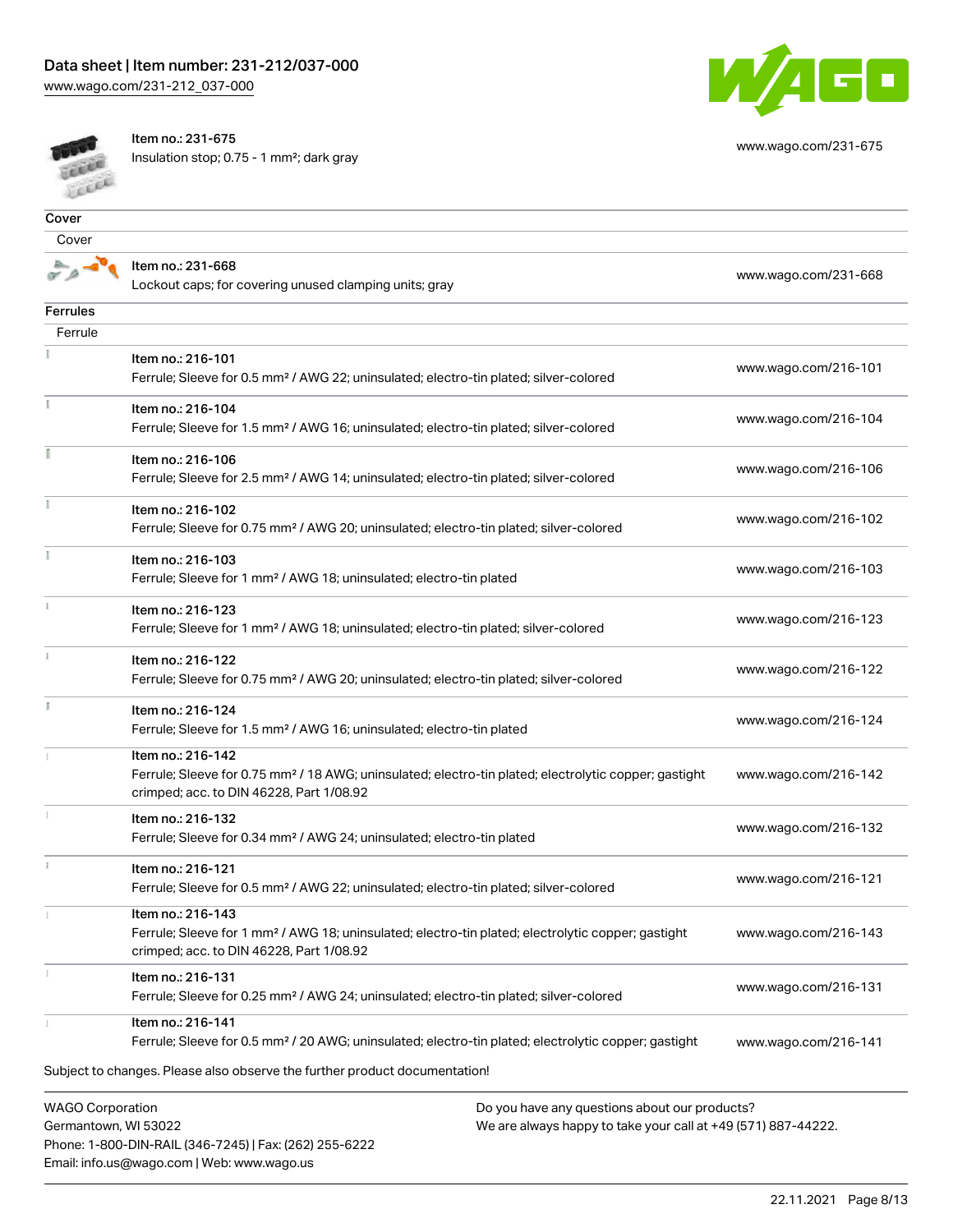## Data sheet | Item number: 231-212/037-000

Phone: 1-800-DIN-RAIL (346-7245) | Fax: (262) 255-6222

Email: info.us@wago.com | Web: www.wago.us

[www.wago.com/231-212\\_037-000](http://www.wago.com/231-212_037-000)



crimped; acc. to DIN 46228, Part 1/08.92

|                                                 | Item no.: 216-152<br>Ferrule; Sleeve for 0.34 mm <sup>2</sup> / AWG 24; uninsulated; electro-tin plated                                                                                                 |                                                                                                                | www.wago.com/216-152 |  |
|-------------------------------------------------|---------------------------------------------------------------------------------------------------------------------------------------------------------------------------------------------------------|----------------------------------------------------------------------------------------------------------------|----------------------|--|
|                                                 | Item no.: 216-203<br>Ferrule; Sleeve for 1 mm <sup>2</sup> / AWG 18; insulated; electro-tin plated; red                                                                                                 |                                                                                                                | www.wago.com/216-203 |  |
|                                                 | Item no.: 216-202<br>Ferrule; Sleeve for 0.75 mm <sup>2</sup> / 18 AWG; insulated; electro-tin plated; gray                                                                                             |                                                                                                                | www.wago.com/216-202 |  |
|                                                 | Item no.: 216-151<br>Ferrule; Sleeve for 0.25 mm <sup>2</sup> / AWG 24; uninsulated; electro-tin plated                                                                                                 |                                                                                                                | www.wago.com/216-151 |  |
|                                                 | Item no.: 216-204<br>Ferrule; Sleeve for 1.5 mm <sup>2</sup> / AWG 16; insulated; electro-tin plated; black                                                                                             |                                                                                                                | www.wago.com/216-204 |  |
|                                                 | Item no.: 216-144<br>Ferrule; Sleeve for 1.5 mm <sup>2</sup> / AWG 16; uninsulated; electro-tin plated; electrolytic copper; gastight<br>crimped; acc. to DIN 46228, Part 1/08.92; silver-colored       |                                                                                                                | www.wago.com/216-144 |  |
|                                                 | Item no.: 216-201<br>Ferrule; Sleeve for 0.5 mm <sup>2</sup> / 20 AWG; insulated; electro-tin plated; white                                                                                             |                                                                                                                | www.wago.com/216-201 |  |
|                                                 | Item no.: 216-223<br>Ferrule; Sleeve for 1 mm <sup>2</sup> / AWG 18; insulated; electro-tin plated; red                                                                                                 |                                                                                                                | www.wago.com/216-223 |  |
|                                                 | Item no.: 216-241<br>Ferrule; Sleeve for 0.5 mm <sup>2</sup> / 20 AWG; insulated; electro-tin plated; electrolytic copper; gastight<br>crimped; acc. to DIN 46228, Part 4/09.90; white                  |                                                                                                                | www.wago.com/216-241 |  |
|                                                 | Item no.: 216-242<br>Ferrule; Sleeve for 0.75 mm <sup>2</sup> / 18 AWG; insulated; electro-tin plated; electrolytic copper; gastight<br>crimped; acc. to DIN 46228, Part 4/09.90; gray                  |                                                                                                                | www.wago.com/216-242 |  |
|                                                 | Item no.: 216-222<br>Ferrule; Sleeve for 0.75 mm <sup>2</sup> / 18 AWG; insulated; electro-tin plated; gray                                                                                             |                                                                                                                | www.wago.com/216-222 |  |
|                                                 | Item no.: 216-221<br>Ferrule; Sleeve for 0.5 mm <sup>2</sup> / 20 AWG; insulated; electro-tin plated; white                                                                                             |                                                                                                                | www.wago.com/216-221 |  |
|                                                 | Item no.: 216-224<br>Ferrule; Sleeve for 1.5 mm <sup>2</sup> / AWG 16; insulated; electro-tin plated; black                                                                                             |                                                                                                                | www.wago.com/216-224 |  |
|                                                 | Item no.: 216-243<br>Ferrule; Sleeve for 1 mm <sup>2</sup> / AWG 18; insulated; electro-tin plated; electrolytic copper; gastight crimped; www.wago.com/216-243<br>acc. to DIN 46228, Part 4/09.90; red |                                                                                                                |                      |  |
|                                                 | Item no.: 216-244<br>Ferrule; Sleeve for 1.5 mm <sup>2</sup> / AWG 16; insulated; electro-tin plated; electrolytic copper; gastight<br>crimped; acc. to DIN 46228, Part 4/09.90; black                  |                                                                                                                | www.wago.com/216-244 |  |
|                                                 | Item no.: 216-263<br>Ferrule; Sleeve for 1 mm <sup>2</sup> / AWG 18; insulated; electro-tin plated; electrolytic copper; gastight crimped; www.wago.com/216-263<br>acc. to DIN 46228, Part 4/09.90; red |                                                                                                                |                      |  |
| 1                                               | Item no.: 216-264<br>Ferrule; Sleeve for 1.5 mm <sup>2</sup> / AWG 16; insulated; electro-tin plated; electrolytic copper; gastight                                                                     |                                                                                                                | www.wago.com/216-264 |  |
|                                                 | Subject to changes. Please also observe the further product documentation!                                                                                                                              |                                                                                                                |                      |  |
| <b>WAGO Corporation</b><br>Germantown, WI 53022 |                                                                                                                                                                                                         | Do you have any questions about our products?<br>We are always happy to take your call at +49 (571) 887-44222. |                      |  |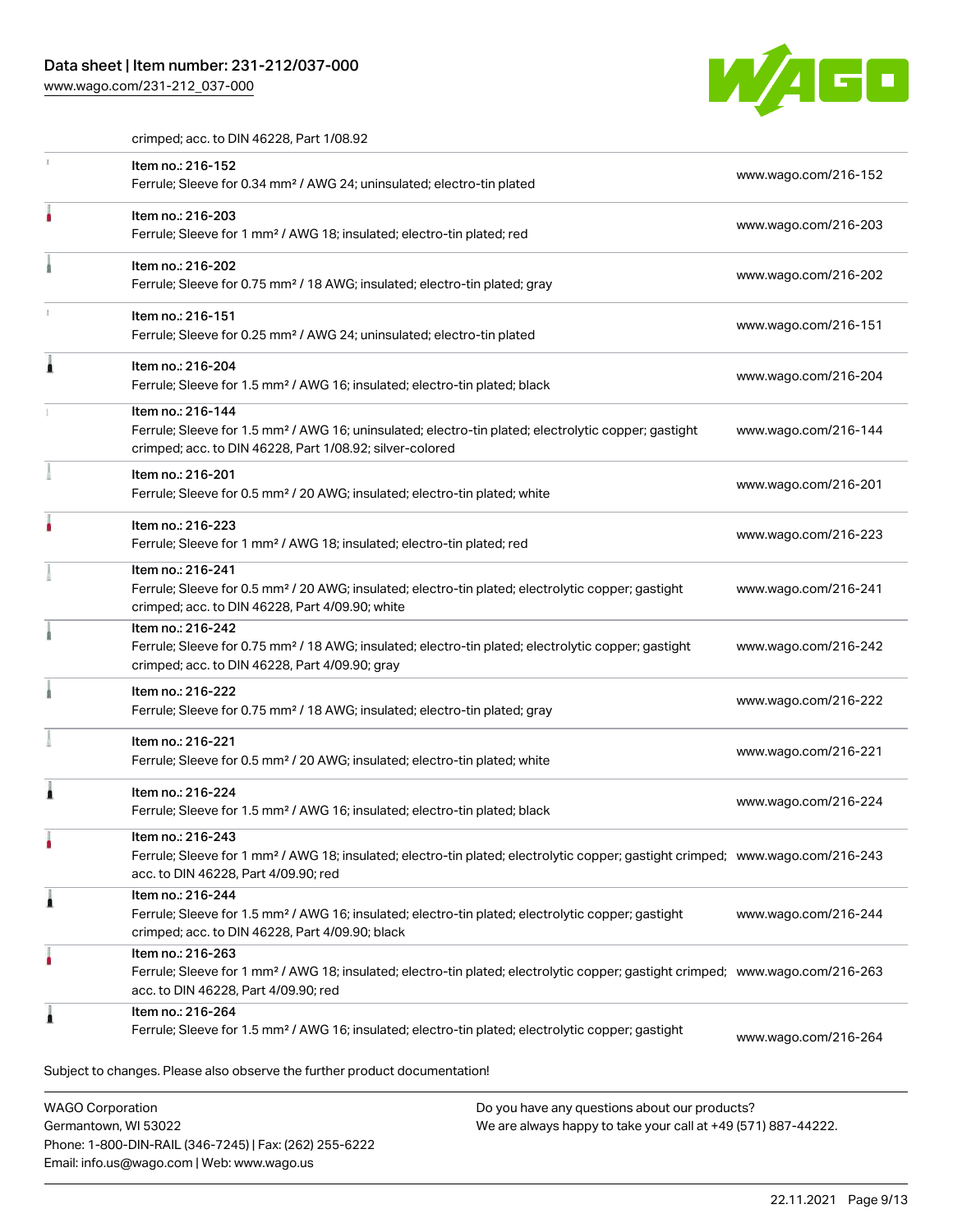Email: info.us@wago.com | Web: www.wago.us

[www.wago.com/231-212\\_037-000](http://www.wago.com/231-212_037-000)



crimped; acc. to DIN 46228, Part 4/09.90; black

| 1                                               | Item no.: 216-284<br>Ferrule; Sleeve for 1.5 mm <sup>2</sup> / AWG 16; insulated; electro-tin plated; electrolytic copper; gastight<br>crimped; acc. to DIN 46228, Part 4/09.90; black |                                                                                                                |                      | www.wago.com/216-284 |
|-------------------------------------------------|----------------------------------------------------------------------------------------------------------------------------------------------------------------------------------------|----------------------------------------------------------------------------------------------------------------|----------------------|----------------------|
|                                                 | Item no.: 216-262<br>Ferrule; Sleeve for 0.75 mm <sup>2</sup> / 18 AWG; insulated; electro-tin plated; electrolytic copper; gastight<br>crimped; acc. to DIN 46228, Part 4/09.90; gray |                                                                                                                |                      | www.wago.com/216-262 |
|                                                 | Item no.: 216-301<br>Ferrule; Sleeve for 0.25 mm <sup>2</sup> / AWG 24; insulated; electro-tin plated; yellow                                                                          |                                                                                                                | www.wago.com/216-301 |                      |
|                                                 | Item no.: 216-321<br>Ferrule; Sleeve for 0.25 mm <sup>2</sup> / AWG 24; insulated; electro-tin plated; yellow                                                                          |                                                                                                                | www.wago.com/216-321 |                      |
|                                                 | Item no.: 216-322<br>Ferrule; Sleeve for 0.34 mm <sup>2</sup> / 22 AWG; insulated; electro-tin plated; green                                                                           |                                                                                                                | www.wago.com/216-322 |                      |
|                                                 | Item no.: 216-302<br>Ferrule; Sleeve for 0.34 mm <sup>2</sup> / 22 AWG; insulated; electro-tin plated; light turquoise                                                                 |                                                                                                                | www.wago.com/216-302 |                      |
| <b>Testing accessories</b>                      |                                                                                                                                                                                        |                                                                                                                |                      |                      |
| Testing accessories                             |                                                                                                                                                                                        |                                                                                                                |                      |                      |
|                                                 | Item no.: 210-136<br>Test plug; 2 mm Ø; with 500 mm cable                                                                                                                              |                                                                                                                | www.wago.com/210-136 |                      |
|                                                 | Item no.: 231-662<br>Test plugs for female connectors; for 7.5 mm and 7.62 mm pin spacing; 2,50 mm <sup>2</sup> ; light gray                                                           |                                                                                                                | www.wago.com/231-662 |                      |
| <b>Downloads</b><br>Documentation               |                                                                                                                                                                                        |                                                                                                                |                      |                      |
| <b>Additional Information</b>                   |                                                                                                                                                                                        |                                                                                                                |                      |                      |
| Technical explanations                          |                                                                                                                                                                                        | 2019 Apr 3                                                                                                     | pdf<br>2.0 MB        | Download             |
| <b>CAD files</b>                                |                                                                                                                                                                                        |                                                                                                                |                      |                      |
| CAD data                                        |                                                                                                                                                                                        |                                                                                                                |                      |                      |
| 2D/3D Models 231-212/037-000                    |                                                                                                                                                                                        |                                                                                                                | URL                  | Download             |
| <b>CAE</b> data                                 |                                                                                                                                                                                        |                                                                                                                |                      |                      |
| EPLAN Data Portal 231-212/037-000               |                                                                                                                                                                                        |                                                                                                                | URL                  | Download             |
| ZUKEN Portal 231-212/037-000                    |                                                                                                                                                                                        |                                                                                                                | <b>URL</b>           | Download             |
|                                                 | Subject to changes. Please also observe the further product documentation!                                                                                                             |                                                                                                                |                      |                      |
| <b>WAGO Corporation</b><br>Germantown, WI 53022 | Phone: 1-800-DIN-RAIL (346-7245)   Fax: (262) 255-6222                                                                                                                                 | Do you have any questions about our products?<br>We are always happy to take your call at +49 (571) 887-44222. |                      |                      |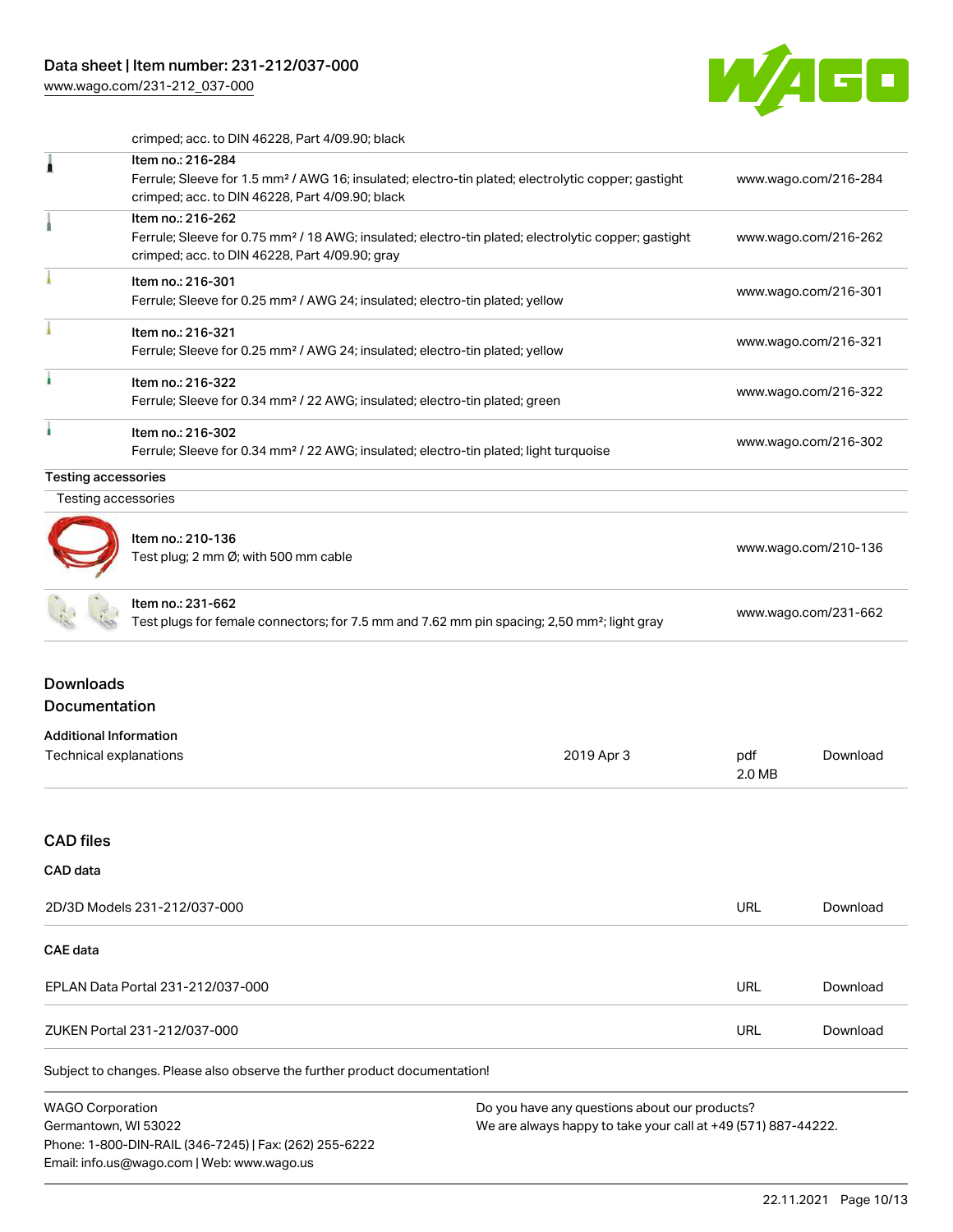1-conductor female connector; CAGE CLAMP®; 2.5 mm²; Pin spacing 7.5 mm; 12-



| EPLAN Data Portal 231-212/037-000                | URL | Download |
|--------------------------------------------------|-----|----------|
|                                                  |     |          |
| <b>Environmental Product Compliance</b>          |     |          |
| <b>Compliance Search</b>                         |     |          |
| Environmental Product Compliance 231-212/037-000 | URL | Download |

#### Installation Notes



pole; Lateral locking levers; 2,50 mm²; gray

Inserting a conductor via 3.5 mm screwdriver – CAGE CLAMP® actuation parallel to conductor entry.



Inserting a conductor via 3.5 mm screwdriver – CAGE CLAMP® actuation perpendicular to conductor entry.



Inserting a conductor into CAGE CLAMP® unit via operating lever (231-291).



Inserting a conductor via operating tool.

Subject to changes. Please also observe the further product documentation!

WAGO Corporation Germantown, WI 53022 Phone: 1-800-DIN-RAIL (346-7245) | Fax: (262) 255-6222 Email: info.us@wago.com | Web: www.wago.us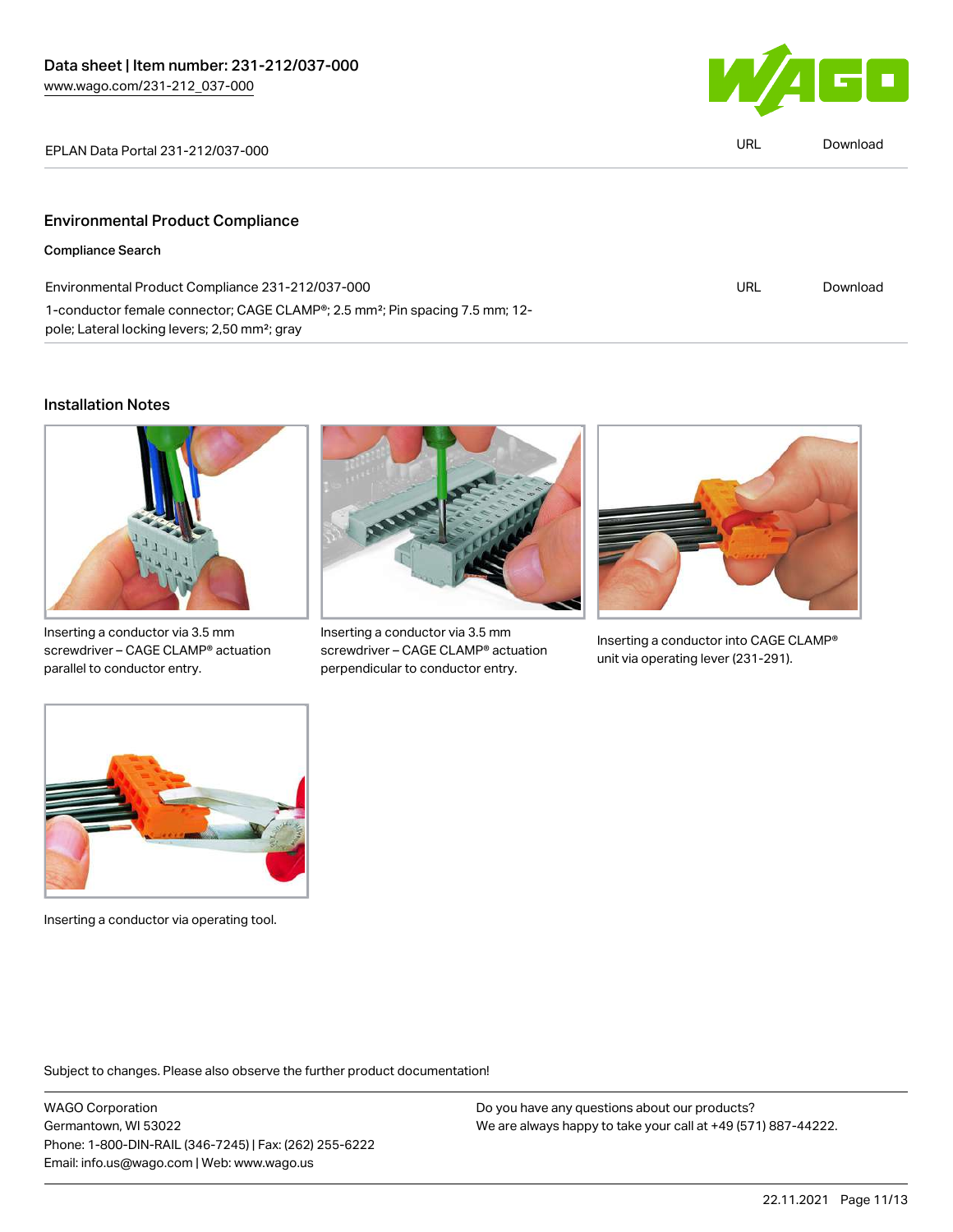



Coding a female connector by removing coding finger(s).



Testing – female connector with CAGE CLAMP®

Integrated test ports for testing perpendicular to conductor entry via 2 or 2.3 mm Ø test plug

#### Installation



Male connector with strain relief plate



Strain relief housing shown with a male connector equipped with CAGE CLAMP®

Subject to changes. Please also observe the further product documentation!

WAGO Corporation Germantown, WI 53022 Phone: 1-800-DIN-RAIL (346-7245) | Fax: (262) 255-6222 Email: info.us@wago.com | Web: www.wago.us